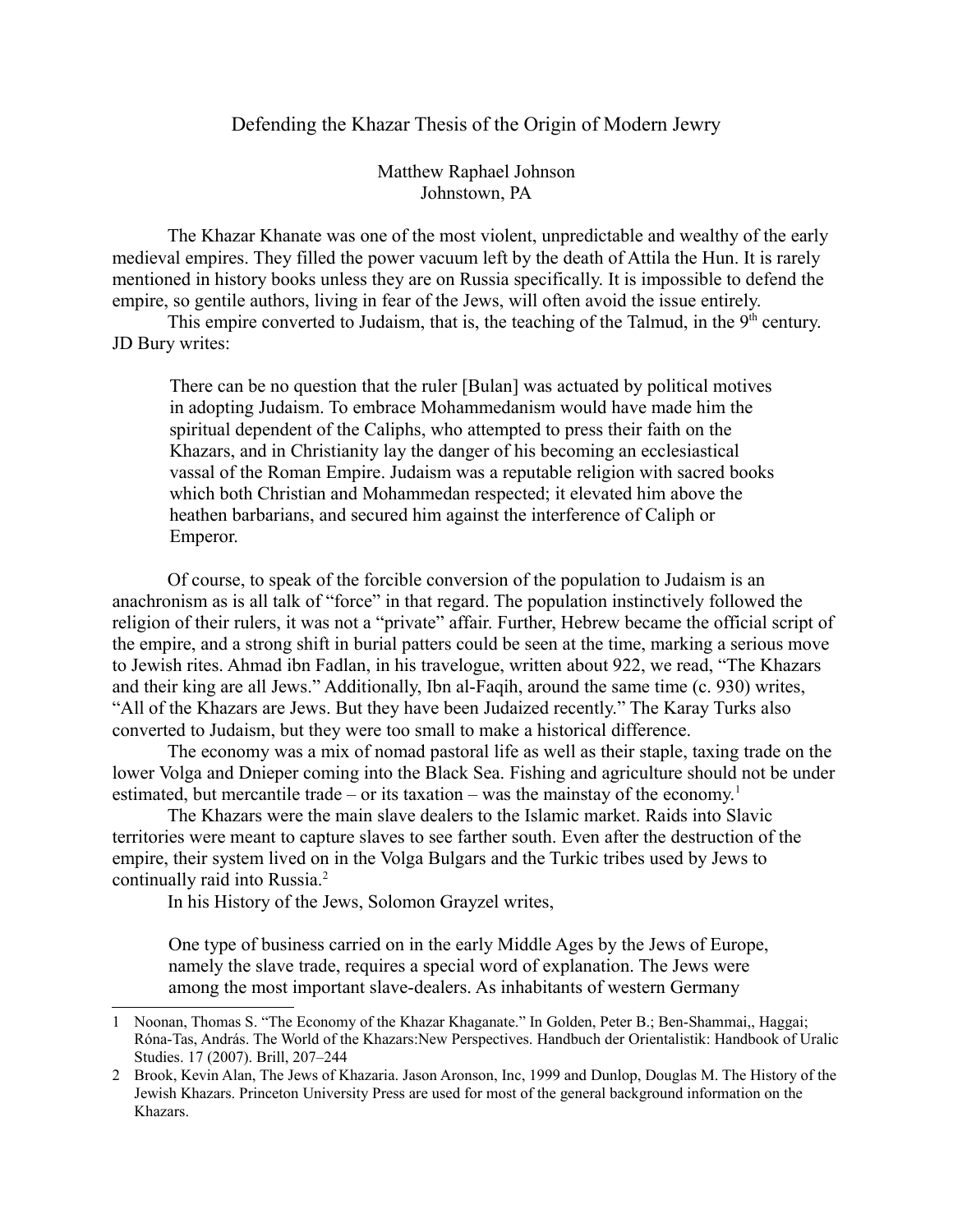pushed their way deeper and deeper into Central Europe, driving the Slavic inhabitants farther eastward and taking away their land, they brought back captives whom they sold to Jewish traders. The Jews, in turn, transported these slaves to other lands to be sold to Christian and Mohammedan masters.<sup>[3](#page-1-0)</sup>

Khazaria minted its own coin by the 830s, proving its economic dominance. The Turkic tribes in the Caucuses such as the Merja and Chud were approached by both the Jews and the Russians. When the pagan Rus' raided Byzantium, the Khazars became the ally of the Greeks. The Pechenegs, the strongest of the Caucasian tribes, was exerting pressure on It'll in the same way the Russians were to the north.

Dr. Stephen Jones, a scholar within the Christian Identity school, has shed great light on the identity of Gog and Magog. The British church insisted in was "Russia" during the Crimean conflict, but before that, it was the Khazars. In addition, the anonymous Gog, Magog and the Kingdom of the Khazars is also important (2001). Finally, my late friend Harell Rhone's work is also central to research in this field.

Rabbi Petakhiah of Regensburg, in his travelogue Sibbuv ha-Olam  $(12<sup>th</sup>$  century), states that the kingdom of Khazaria was that of Meshech. The Talmud itself makes reference to Ashkenaz as a town near the Black Sea (it is a village in Turkey). It was used more broadly to refer to the Khazar empire in general. The Talmud also argues that the Ashkenaz are descended not from Shem, but rather from Japheth through Gomer. This would make their uncles Magog and Tubal.<sup>[4](#page-1-1)</sup> Benjamin of Tudela is another traveler who met with the Khazar nobility negotiating trade deals from Iraq. He is emphatic that Khazaria was a Jewish state.

Ibn Fadlan, a well-known Arab merchant and traveler in the  $8<sup>th</sup>$  century, stated that "the Khazars and their king are all Jews. The Bulgars and their neighbors are subject to him. They treat him with worshipful obedience. Some are of the opinion that Gog and Magog are the Khazars."

The tradition of Aquitaine equated Khazaria with Gog and Magog because their own farflung commercial enterprises led to regular contact with them in the eastern Mediterranean. Aquitaine was a Greek enclave, though very Roman in their tradition. The cardinal work concerning the view of the Khazars is Druthmar's Expositio in Matthaeum Evangelistam. His name might well have been Christian of Stavelot, a Benedictine.

One of the Jews undertook the conversion of the Khazars, who are composed of many peoples, and they were converted by him and joined his religion. This happened recently in the days of the Abbasids. . . For this was a man who came single-handedly to a king of great rank and to a very spirited people, and they were converted by him without any recourse to violence and the sword. And they took upon themselves the difficult obligations enjoined by the law of the Torah, such as circumcision, the ritual ablutions, washing after a discharge of the semen, the prohibition of work on the Sabbath and during the feasts, the prohibition of eating the flesh of forbidden animals according to this religion, and so on.<sup>[5](#page-1-2)</sup>

<span id="page-1-0"></span><sup>3</sup> Grayzel, S. A History of the Jews: From the Babylonian Exile to the Establishment of Israel. Jewish Publication Society of America, 1962: 195

<span id="page-1-1"></span><sup>4</sup> Gog, Magog and the Kingdom of the Khazars. APFN, 2001 http://www.apfn.org/thewinds/library/khazars\_2.html

<span id="page-1-2"></span><sup>5</sup> Abd al-Jabbar ibn Muhammad al-Hamdani, in his early 11th century work The Establishment of Proofs for the Prophethood of Our Master Muhammad. Quoted from Brook, DA. The Jews of Khazaria. Rowman & Littlefield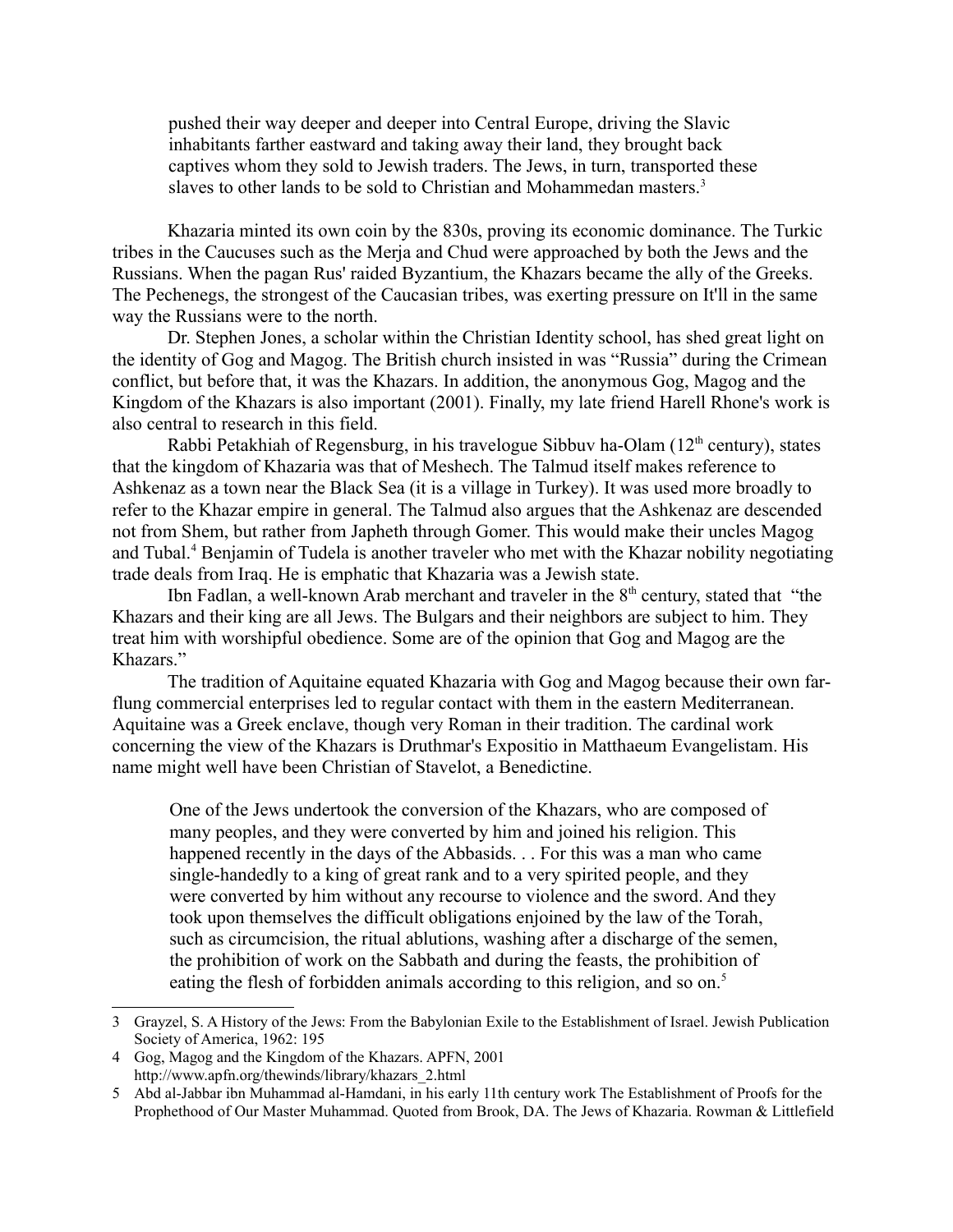The economic benefits of the conversion are plain, since usury for Jews is forbidden, but against gentiles, it is encouraged. This is in addition to the political benefits of the independence that a Jewish conversion would provide. The Sephardic text, *The Kuzari: The Book of Proof and Argument in Defense of the Despised Faith by* Yehuda HaLevi says in addition:

The king and his vizier traveled to the deserted mountains on the seashore, and arrived one night at the cave in which some Jews used to celebrate the Sabbath. They disclosed their identity to them, embraced their religion, were circumcized in the cave, and then returned to their country, eager to learn the Jewish law. They kept their conversion secret, however, until they found an opportunity of disclosing the fact gradually to a few of their special friends. When the number had increased, they made the affair public, and induced the rest of the Khazars to embrace the Jewish faith. They sent to various countries for scholars and books, and studied the Torah. Their chronicles also tell of their prosperity, how they beat their foes, conquered their lands, secured great treasures, how their army swelled to hundreds of thousands, how they loved their faith, and fostered such love for the Holy House that they erected a tabernacle in the shape of that built by Moses. They also honored and cherished the Israelites who lived among them.<sup>[6](#page-2-0)</sup>

This is powerful evidence of several things. First, that the people of Khazaria, en masse gradually became Jewish and that this was a large population. Second, that the explosion of the Jewish population in Europe can only be understood this way.

By the 880s, Khazar control over the Dnieper from Kiev, where they collected tribute from the Slavs, began to weaken substantially. Oleg of Novgorod took control from Askold and Dir and hence laid the foundation for our modern idea of "Kievan-Rus." Southern raiding of the Rus was even permitted by the Khazars only if they turned over 50% of the take with their Jewish betters. It served both their interests because it permitted the Muslim Arabs and the Rus to fight each other, leaving the Khazars as well-off middlemen now safe from attack.

As Kiev grew in strength, its leadership attacked the Khanate more than once. Oleg was defeated in 941. Soon after, the Khazars shut down passage through the Volga to the Sea. The reasons for this are that the Byzantines and Rus were finding common ground against the Khazars, they knew all out war was coming. Even local tribes such as the Pechenegs were slowly being brought into the Byzantine orbit. It might have been that the system of extortion was finally catching up with these predators. Oleg's successor, Svyatoslav I (d. 972), took It'll in 968 and the city was razed to the ground.

Up until the Crimean War, "Gog and Magog" were associated with the Khazar empire, or the "Red Jews." St. Abo of Tbilisi claimed that the Khazars were wild "sons of Magog" who did not have any religion, although they "recognized the existence of a single God." Gog and Magog, in the eschatology of the Apocalypse, were a warlike people, enemies of the "people of God," who, in the last days, would unleash a universal war.

The Qur'an says that the people of Gog and Magog has are belligerent and ruthless,

<span id="page-2-0"></span>Publishers, 2006: 94

<sup>6</sup> Dorff, EN and L. Zoloth, eds. Jews and Genes: The Genetic Future in Contemporary Jewish Thought. The University of Nebraska Press, 2015: 184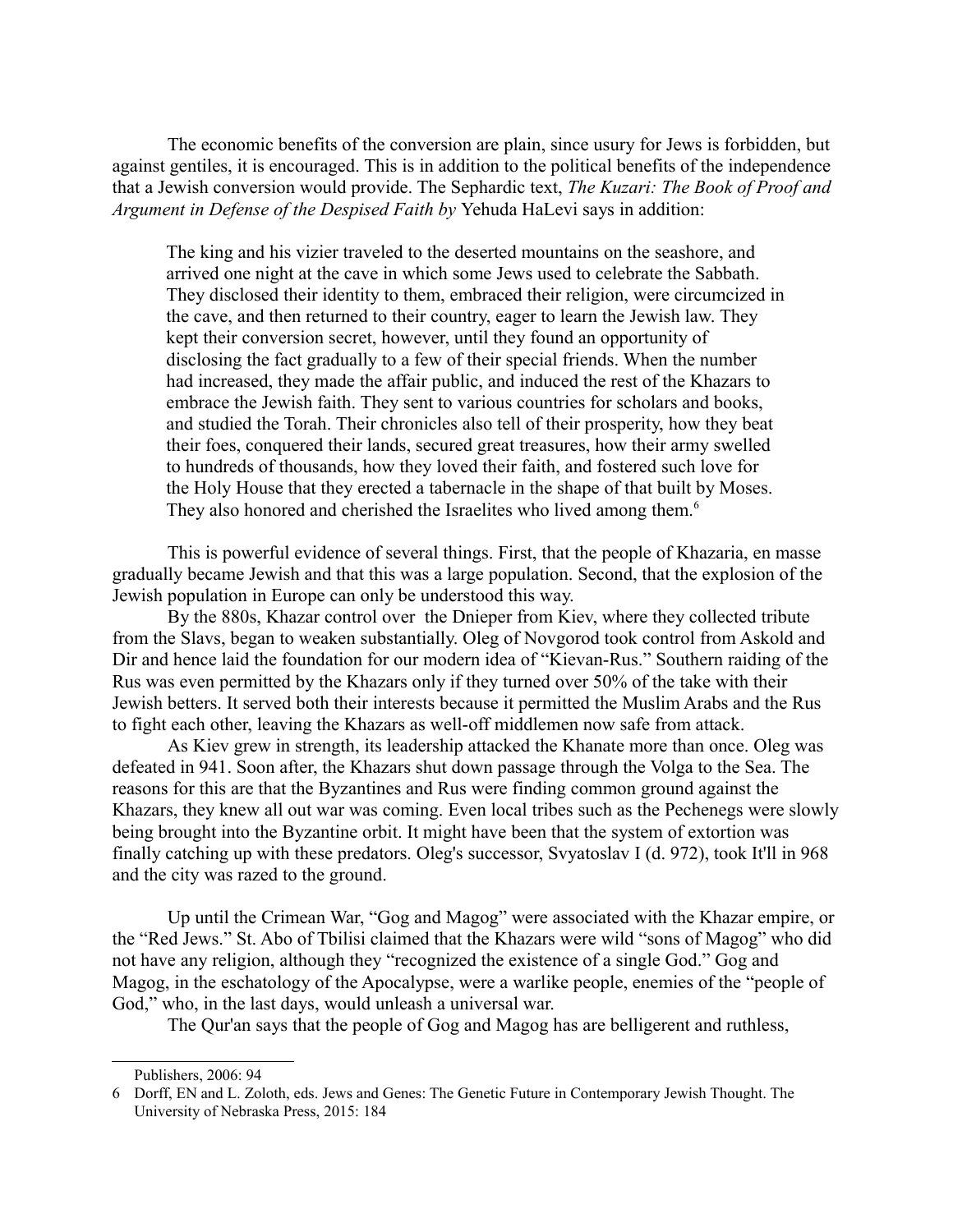attacking other countries and destroying all life. The Georgian and Armenian chronicles of the time universally see the Khazars as Gog and Magog, "wild men with horrible faces and the manners of wild beasts, feeding on blood."

Heinrich von Neustadt (1300), which refers to Koestler wrote about the Khazars as terrifying the people of Gog and Magog. BN Zakhoder writes in his Caspian Collection on Eastern Europe that the early medieval church universally considered the Khazars Gog and  $M$ agog.<sup>[7](#page-3-0)</sup>

The identity of Gog and Magog are of the utmost importance for Christians in these times, if in fact, these are the final days. Gog and Magog, the nations which Satan will gather together to battle, are scattered all over "to the four corners of the earth." In the Old Testament, these peoples are mentioned in Ezekiel 38. Gog is the ancient Semitic word for the "Mountain of Darkness." It refers to a people, a militant force rather than a person. "Prince" is also not necessarily a person but can also be the ideology of a group. It is the "leader" and the "molder" of a group of people and is hence its prince. Magog also refers to a "mountain" or a militant camp. The term "maghoph" is a pejorative referring to the worshipers of Asthreth. The "worshipers of the moon."

Ezekiel says about them:

This is what the Sovereign Lord says: On that day thoughts will come into your mind and you will devise an evil scheme. You will say, "I will invade a land of unwalled villages; I will attack a peaceful and unsuspecting people—all of them living without walls and without gates and bars. I will plunder and loot and turn my hand against the resettled ruins and the people gathered from the nations, rich in livestock and goods, living at the center of the land (38:10).

Jewish elites certainly have looted a trusting people. In the US, the Jews have prospered like at no other time, and Americans refuse to believe the predatory nature of this prosperity that the Talmud emphasizes. The puerile belief that Jews are connected to the Israelites of the Old Testament leads Protestants to argue that this refers to a Russian invasion of "Israel." Ezekiel refers to Gog as "Prince of Rosh," which is anachronistically connected to Rus. The Khazar theory suggests there is no connection between Israelites and Jews. Yet even if there were, the religion of the modern Jew bears no relationship whatsoever to the Israelite faith, which is vehemently condemned in the Talmud. Israel is the Orthodox world. "New Israel" was the common nickname for the Byzantine Empire.

Recently, there has been some controversy on the "Koestler Thesis" concerning the origin of the world's Jews. The charge is led by David Duke, a man from which this author has learned quite a bit. He is not an academic as he claims, but his research into this area has been substantial. He is not a historian, linguist nor an anthropologist and does not read any of the Slavic languages. This does not mean his work should be ignored. However, it does need to be answered. His claim seems to be that since the intellectual leaders of the "Khazar Thesis" were secular, often Marxist, Jews, they should be ignored. Part of his argument reads:

One thing that I did not know then was that Koestler, the communist Jew who

<span id="page-3-0"></span><sup>7</sup> Hundreds of historical proofs about the Khazar origin of today's Jews can be read here: http://www.khazaria.com/khazar-diaspora.html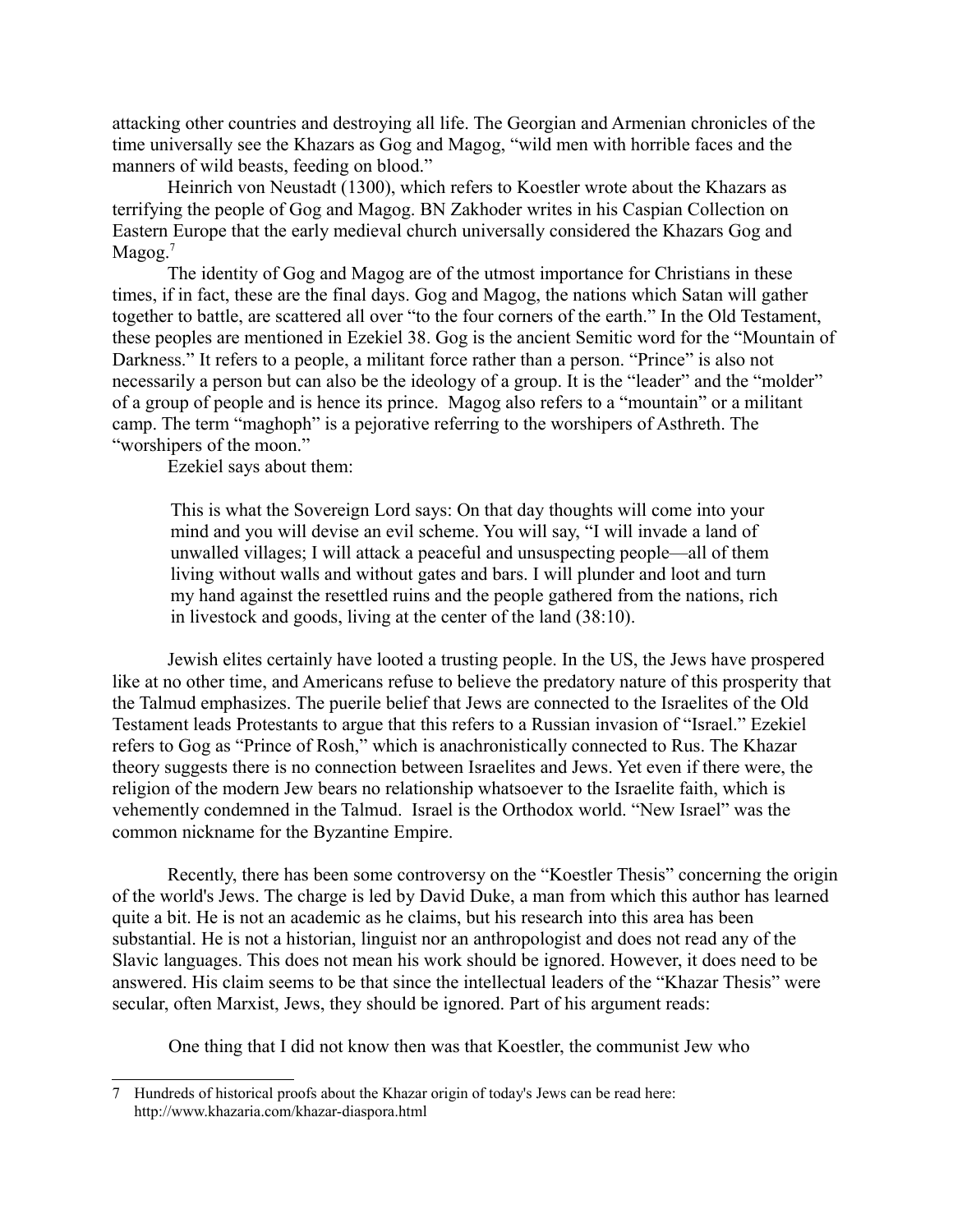popularized the Khazar Theory bragged in a Jewish magazine that he advanced the theory as way to fight against anti-Semitism. His theory was that since the Gospels and Europeans blamed Jews for the crucifixion of Jesus Christ, if he could make Europeans believe that they are not related by blood to the Christkiller Jews talked about in the New Testament that he could lessen hatred against Jews.

This is a non-sequitur. In adopting the ethic of the Talmud, they adopt the mentality of the Pharisees, whose arrogance served as the early foundation of the Talmud. "Christkiller" was not an issue. Jews were kicked out of nation after nation due to a remarkably similar set of accusations: usury, pornography and fraud.

Regardless, he cites quite a number of genetic articles neither of us have the expertise to fully digest. The problem is that there are far more than argue the opposite. A few include the Bray study of (2010)<sup>[8](#page-4-0)</sup>, which argues that DNA evidence places Ashkenazi Jews squarely in southeastern Europe.<sup>[9](#page-4-1)</sup> Almut Nebel<sup>[10](#page-4-2)</sup> writes in his study, "In comparison with data available from other relevant populations in the region, Jews were found to be more closely related to groups in the north of the Fertile Crescent (Kurds, Turks, and Armenians) than to their Arab neighbors."[11](#page-4-3)

Just this year Anatole A. Klyosov and Tatiana Faleeva's wrote an article called "Excavated DNA from Two Khazar Burials" in Advances in Anthropology 7 (2017). They conclude that the "R1a-Z93 is very common in present-day Turkic-speaking peoples such as Caucasian Karachaevo-Balkars, also Tatars, Bashkirs, Kirgiz, and other populations who apparently descended from Scythians, and have their common ancestors in the R1a-Z93 subclade dated back to 1500-2500 years ago." The real issue is the definition of a "Khazar." Their identity, after the adoption of the Talmud, was religious, not ethnic. They used mercenary soldiers. They were an ethnic mix.

Political agendas on either side should not color this debate. Many studies supporting the Khazar thesis have been published in Russian, a language Mr. Duke cannot read. They include work by Igor Semyonov, D. Sobolev and D. Kudryavtsev.

There are many others that can be mentioned. How can this be? How can there be totally opposing conclusions on the same question using essentially the same methods? Political considerations play a role, but not a comprehensive one. The Behar study gives a clue:

It has been claimed, however, through a reanalysis of some of our data, that a large part of the ancestry of the Ashkenazi population originates with the Khazars, a Turkic-speaking group that lived to the north of the Caucasus region  $\sim 1,000$ 

<span id="page-4-0"></span><sup>8</sup> Steven M. Bray, Jennifer G. Mulle, Anne F. Dodd, Ann E. Pulver, Stephen Wooding, and Stephen T. Warren. "Signatures of founder effects, admixture, and selection in the Ashkenazi Jewish population." Proceedings of the National Academy of Sciences of the United States of America (PNAS) 107:37 (September 14, 2010): pages 16222-16227

<span id="page-4-1"></span><sup>9</sup> Naama M. Kopelman, Lewi Stone, Chaolong Wang, Dov Gefel, Marcus W. Feldman, Jossi Hillel, and Noah A. Rosenberg. "Genomic microsatellites identify shared Jewish ancestry intermediate between Middle Eastern and European populations." BMC Genetics 10:80, which strangely enough, is cited as being anti-Khazar when it states quite the opposite.

<span id="page-4-2"></span><sup>10</sup> Almut Nebel, Dvora Filon, Bernd Brinkmann, Partha P. Majumder, Marina Faerman, and Ariella Oppenheim. "The Y Chromosome Pool of Jews as Part of the Genetic Landscape of the Middle East." The American Journal of Human Genetics 69:5 (November 2001): 1095-1112

<span id="page-4-3"></span><sup>11</sup> Almut Nebel, Ariella Oppenheim, Dvora Filon, Mark G. Thomas, D. A. Weiss, M. Weale, Marina Faerman. "High-resolution Y chromosome haplotypes of Israeli and Palestinian Arabs reveal geographic substructure and substantial overlap with haplotypes of Jews." Human Genetics 107(6) (December 2000): 630-641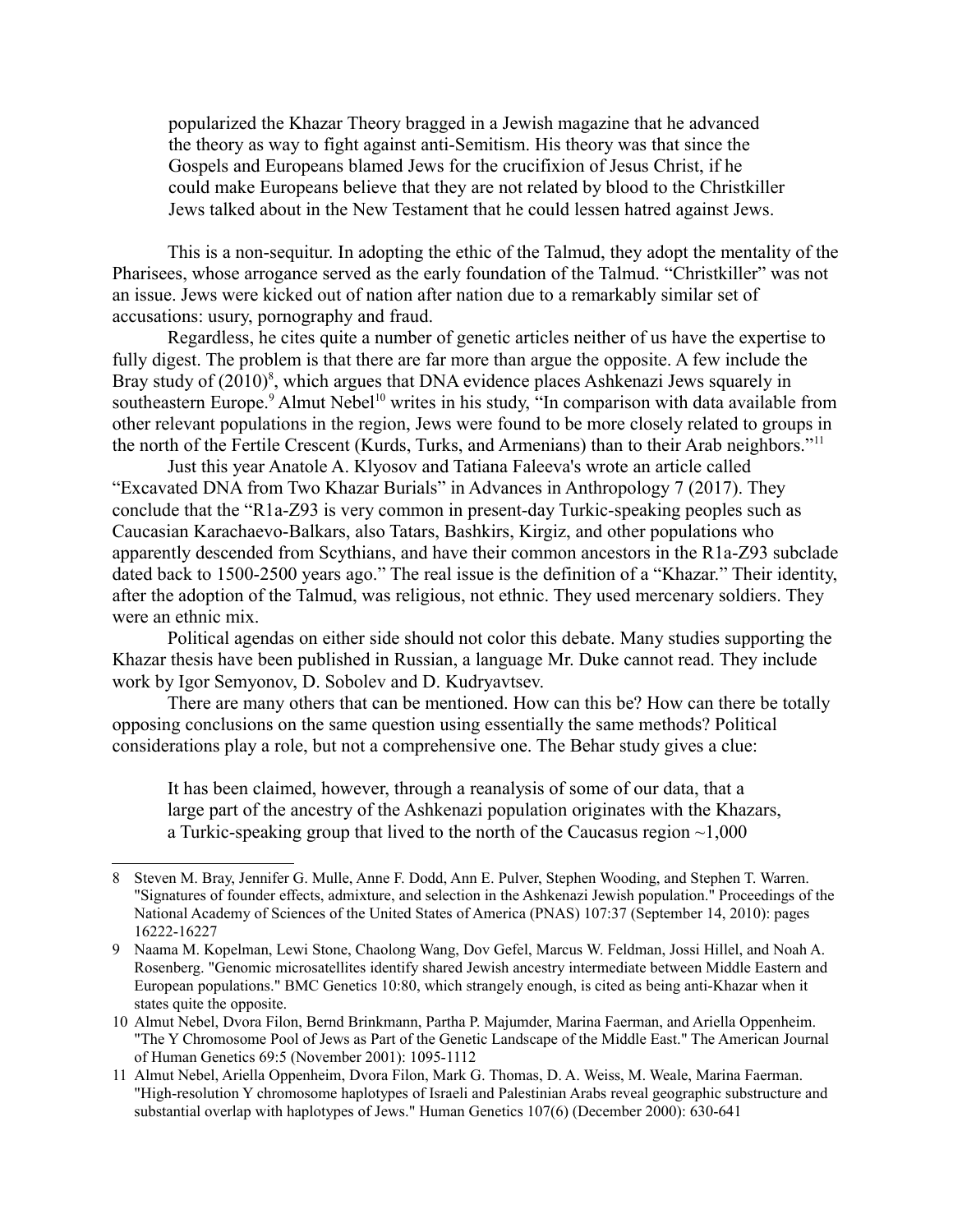years ago. Because the Khazar population has left no obvious modern descendants that could enable a clear test for a contribution to Ashkenazi Jewish ancestry, the Khazar hypothesis has been difficult to examine using genetics. Furthermore, because only limited genetic data have been available from the Caucasus region, and because these data have been concentrated in populations that are genetically close to populations from the Middle East, the attribution of any signal of Ashkenazi-Caucasus genetic similarity to Khazar ancestry rather than shared ancestral Middle Eastern ancestry has been problematic (from the abstract).<sup>[12](#page-5-0)</sup>

In simple terms, what the opponents of the Khazar theory have not considered is that minimal genetic data has been taken from those presently living in the Caucuses. The studies of Eran Elhaik are some of the few who bother to compare the genetics of the Ashkenazim to Georgians and Armenians. When these populations are used, 70% of his sample show a match.

The other important statement is "only limited genetic data have been available from the Caucasus region, and because these data have been concentrated in populations that are genetically close to populations from the Middle East. . ." In other words, the conclusions are present in the premise. They define "Near East" as actually including the Caucuses Mountains and the Black Sea region. Of course, then, most Jews will match to this new definition of "Middle Eastern." When genetic material is matched to southeastern Hungarian, Georgian or Armenian, then the Khazar theory is vindicated.

The Geographic Population Structure (GPS), which converts DNA data into its ancestral location, has pinpointed origin of Yiddish speakers to four villages in Turkey. This would be expected if the Khazars, largely a Turkic people, were their original foundation. The research, published in the journal *Genome Biology and Evolution,* shows Yiddish was an economic invention of Jews trading along the Silk Road.

"Our findings imply that Yiddish was created by Slavo-Iranian Jewish merchants plying the Silk Roads between Germany, North Africa, and China" says the study's authors.[13](#page-5-1) The ancient villages, identified by the GPS method, are close to the convergence of the Silk Roads and are named, strangely enough, Iskenaz, Eskenaz, Ashanaz, and Ashkuz. The connection to the term Ashkenazi is unmistakable.

The authors continue: "North east Turkey is the only place in the world where these place names exist – which strongly implies that Yiddish was established around the first millennium at a time when Jewish traders who were plying the Silk Road moved goods from Asia to Europe wanted to keep their monopoly on trade." The point was to maintain their economic power. This might explain the vehement denunciation of this from a recent article of the Jewish Forward. The authors further state: "Our findings are in agreement with an alternative theory that suggests Yiddish has Iranian, Turkish, and Slavic origins and explains why Yiddish contains 251 words for the terms buy and sell." The book seems to be closed on this issue from the linguistic

<span id="page-5-0"></span><sup>12</sup> Behar, Doron M.; Metspalu, Mait; Baran, Yael; Kopelman, Naama M.; Yunusbayev, Bayazit; Gladstein, Ariella; Tzur, Shay; Sahakyan, Havhannes; Bahmanimehr, Ardeshir; Yepiskoposyan, Levon; Tambets, Kristiina; Khusnutdinova, Elza K.; Kusniarevich, Aljona; Balanovsky, Oleg; Balanovsky, Elena; Kovacevic, Lejla; Marjanovic, Damir; Mihailov, Evelin; Kouvatsi, Anastasia; Traintaphyllidis, Costas; King, Roy J.; Semino, Ornella; Torroni, Antonio; Hammer, Michael F.; Metspalu, Ene; Skorecki, Karl; Rosset, Saharon; Halperin, Eran; Villems, Richard; and Rosenberg, Noah A., "No Evidence from Genome-Wide Data of a Khazar Origin for the Ashkenazi Jews" (2013). Human Biology Open Access Pre-Prints. Paper 41. http://digitalcommons.wayne.edu/humbiol\_preprints/41

<span id="page-5-1"></span><sup>13</sup> Ranajit Das Paul Wexler Mehdi Pirooznia Eran Elhaik. Localizing Ashkenazic Jews to Primeval Villages in the Ancient Iranian Lands of Ashkenaz. Genome Biol Evol (2016) 8 (4): 1132-1149